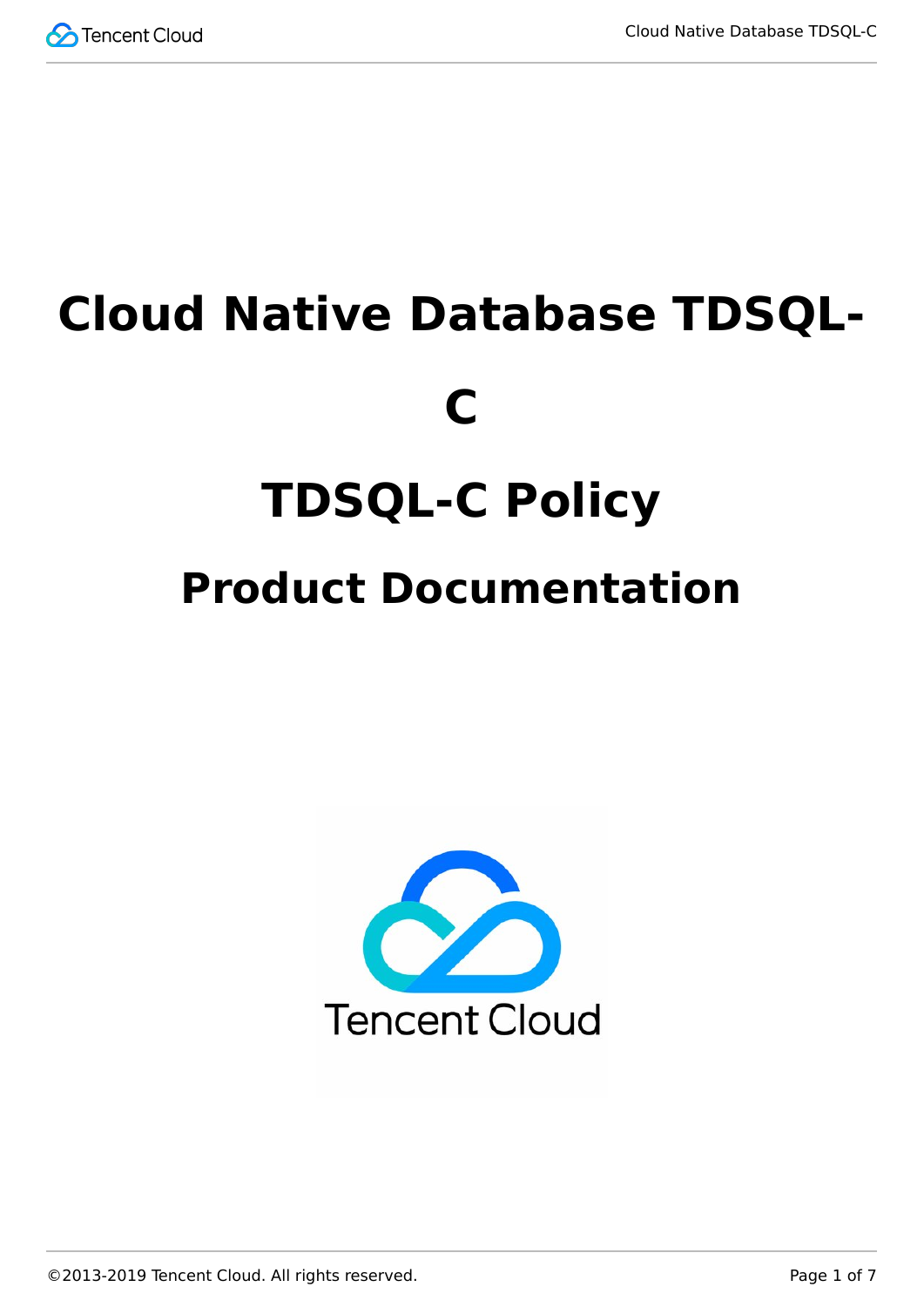

#### Copyright Notice

©2013-2019 Tencent Cloud. All rights reserved.

Copyright in this document is exclusively owned by Tencent Cloud. You must not reproduce, modify, copy or distribute in any way, in whole or in part, the contents of this document without Tencent Cloud's the prior written consent.

Trademark Notice

#### **C** Tencent Cloud

All trademarks associated with Tencent Cloud and its services are owned by Tencent Cloud Computing (Beijing) Company Limited and its affiliated companies. Trademarks of third parties referred to in this document are owned by their respective proprietors.

#### Service Statement

This document is intended to provide users with general information about Tencent Cloud's products and services only and does not form part of Tencent Cloud's terms and conditions. Tencent Cloud's products or services are subject to change. Specific products and services and the standards applicable to them are exclusively provided for in Tencent Cloud's applicable terms and conditions.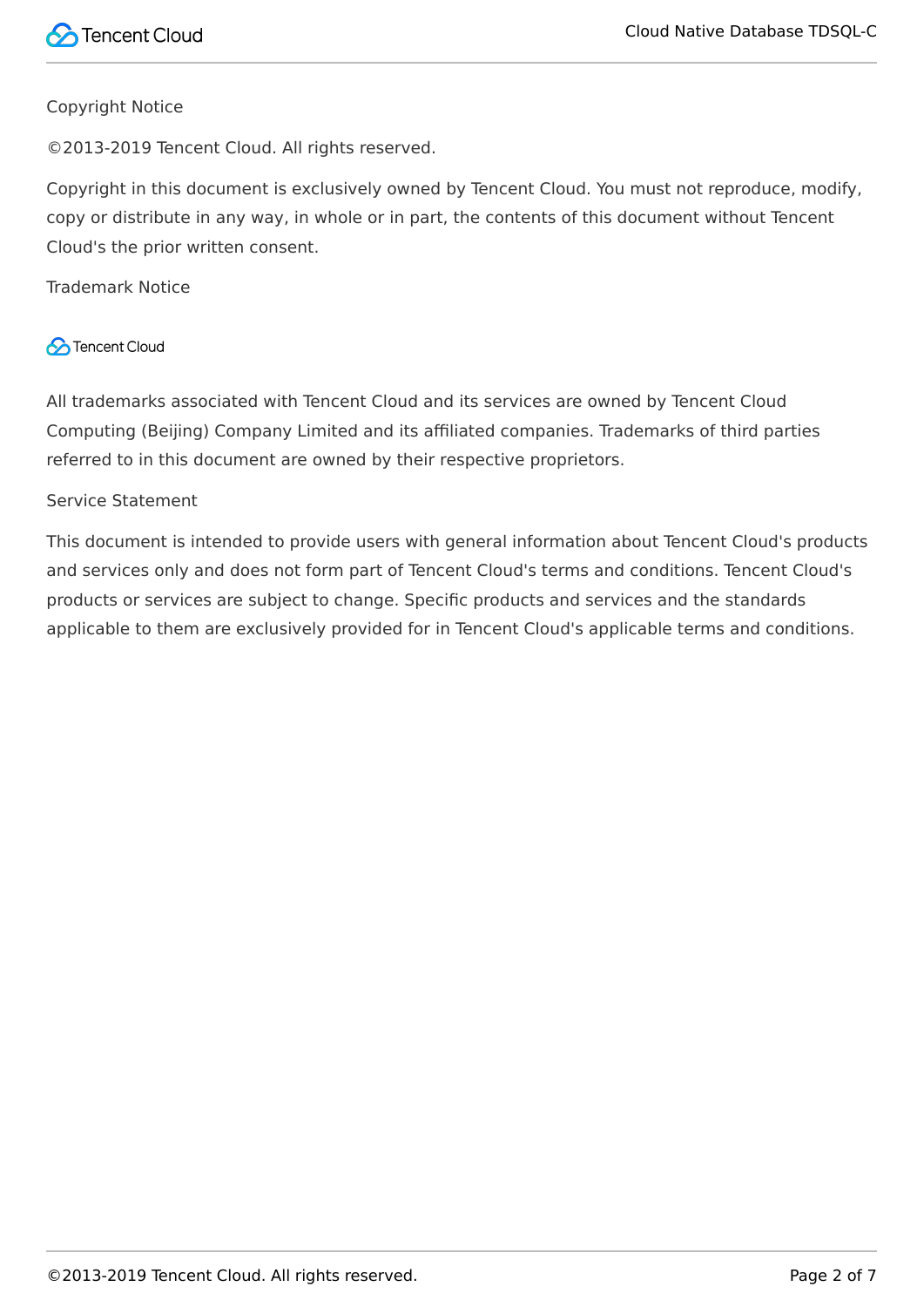

#### **Contents**

[TDSQL-C Policy](#page-3-0) [Privacy Policy](#page-3-1) [Data Privacy and Security Agreement](#page-5-0)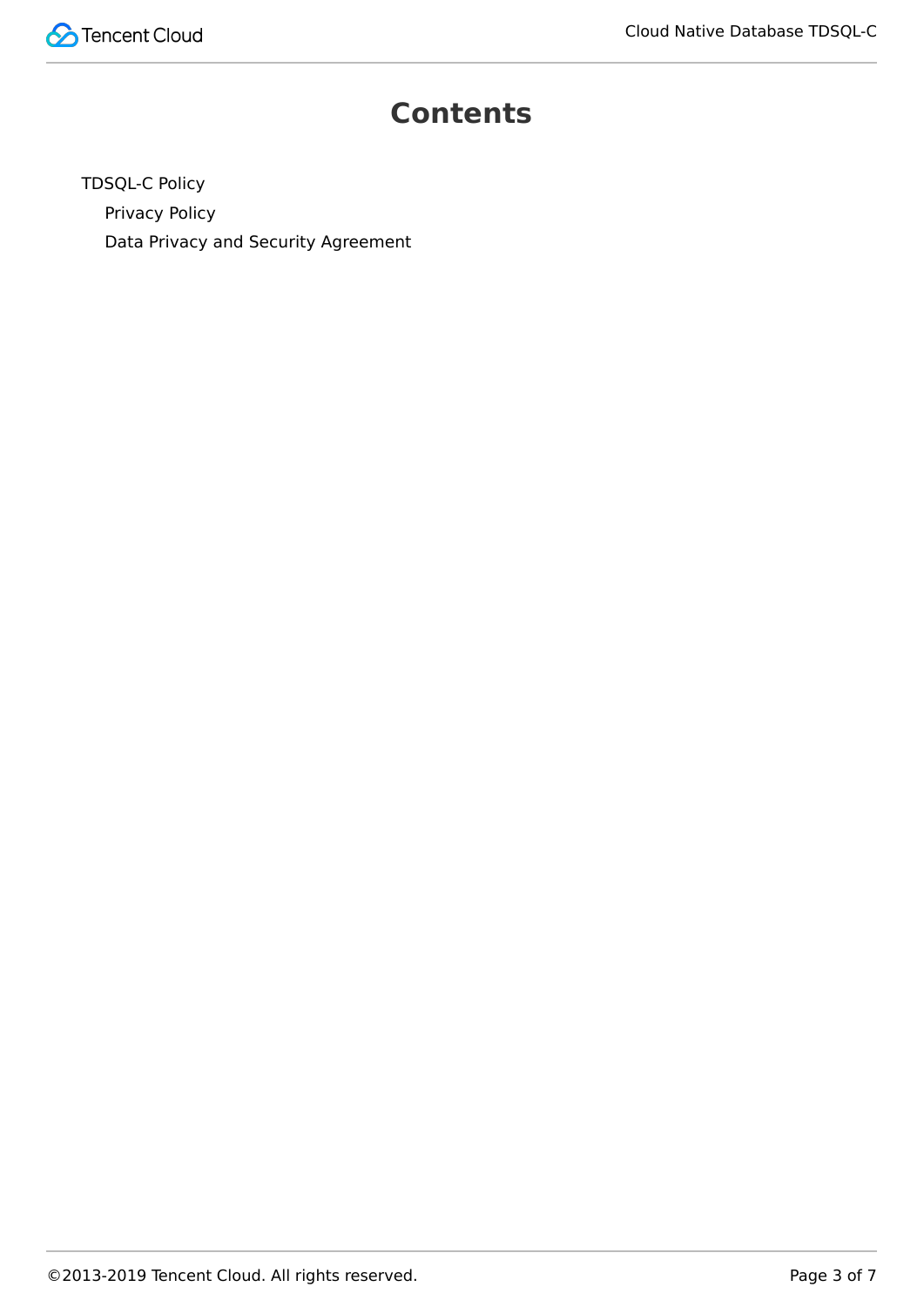# <span id="page-3-1"></span><span id="page-3-0"></span>TDSQL-C Policy Privacy Policy

Last updated:2021-10-15 10:19:20

## 1.INTRODUCTION

This Module applies if you use Cloud Native Database TDSQL-C ("**Feature**"). This Module is incorporated into the privacy policy located at

https://intl.cloud.tencent.com/document/product/301/17345 ("**Privacy Policy**"). Terms used but not defined in this Module shall have the meaning given to them in the Privacy Policy. In the event of any conflict between the Privacy Policy and this Module, this Module shall apply to the extent of the inconsistency.

#### 2. CONTROLLERSHIP

The controller of the personal information described in this Module is as specified in the Privacy Policy.

#### 3.AVAILABILITY

This Feature is available to users globally but primarily intended for users located in the same country/region as the selected service region for optimal performance.

### 4.HOW WE USE PERSONAL INFORMATION

We will use the information in the following ways and in accordance with the following legal basis:

| Personal Information                                                                | Use                                                                    | Legal Basis                                                                                                             |
|-------------------------------------------------------------------------------------|------------------------------------------------------------------------|-------------------------------------------------------------------------------------------------------------------------|
| Error Log: acquisition time and log details<br>(information of workflow and errors) | We use this<br>information<br>for locating<br>issues and<br>debugging. | We process this information<br>as it is necessary for us to<br>perform our contract with<br>you to provide the Feature. |
| Database Running Log: acquisition time and<br>log details (information of errors)   |                                                                        |                                                                                                                         |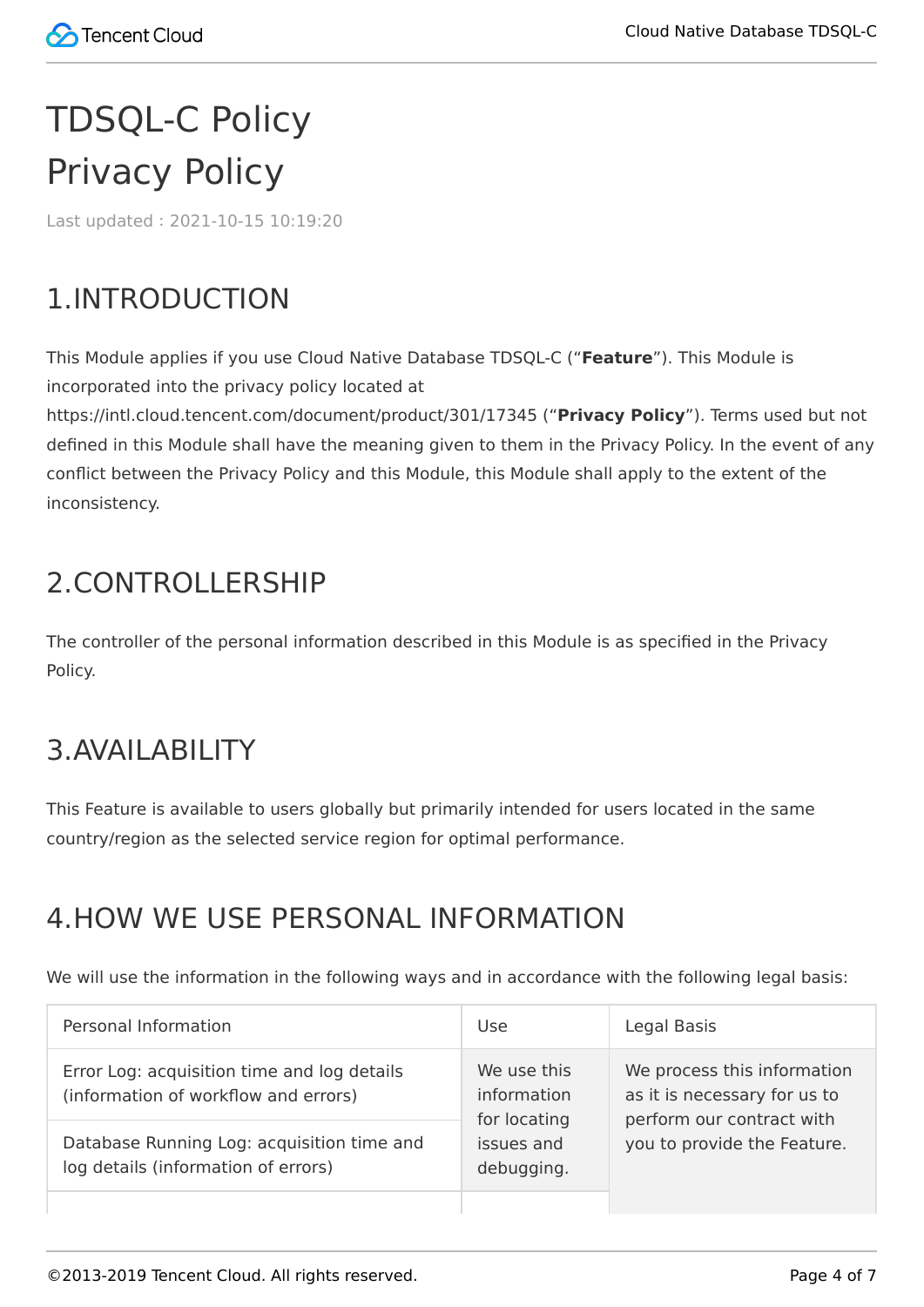| Database Slow Query Log: execution time,   | We use this    |
|--------------------------------------------|----------------|
| SQL, client address, user name, database   | information to |
| name, execution time, lock time, number of | locate         |
| parsed rows and number of returned rows    | performance    |
|                                            | ISSUES.        |

#### 5.HOW WE SHARE AND STORE PERSONAL INFORMATION

As specified in the Privacy Policy.

#### 6.DATA RETENTION

We will retain personal information in accordance with the following:

| Personal<br>Information       | <b>Retention Policy</b>                                                                                                                                                                                                                                                                                                                                                                                                                                   |
|-------------------------------|-----------------------------------------------------------------------------------------------------------------------------------------------------------------------------------------------------------------------------------------------------------------------------------------------------------------------------------------------------------------------------------------------------------------------------------------------------------|
| Error Log                     |                                                                                                                                                                                                                                                                                                                                                                                                                                                           |
| Database<br>Running<br>Log    | Stored for 15 days.                                                                                                                                                                                                                                                                                                                                                                                                                                       |
| Database<br>Slow Query<br>Log | Stored until you request for deletion, upon which such data will be deleted within<br>3 days. Where you do not request for deletion, such data will be deleted within 3<br>days of termination of your use of this Feature. If this Feature is shut down, such<br>data will be retained for 3 months before it is deleted. Where you do not renew<br>service upon service expiration, such data will be automatically deleted 3 days<br>after expiration. |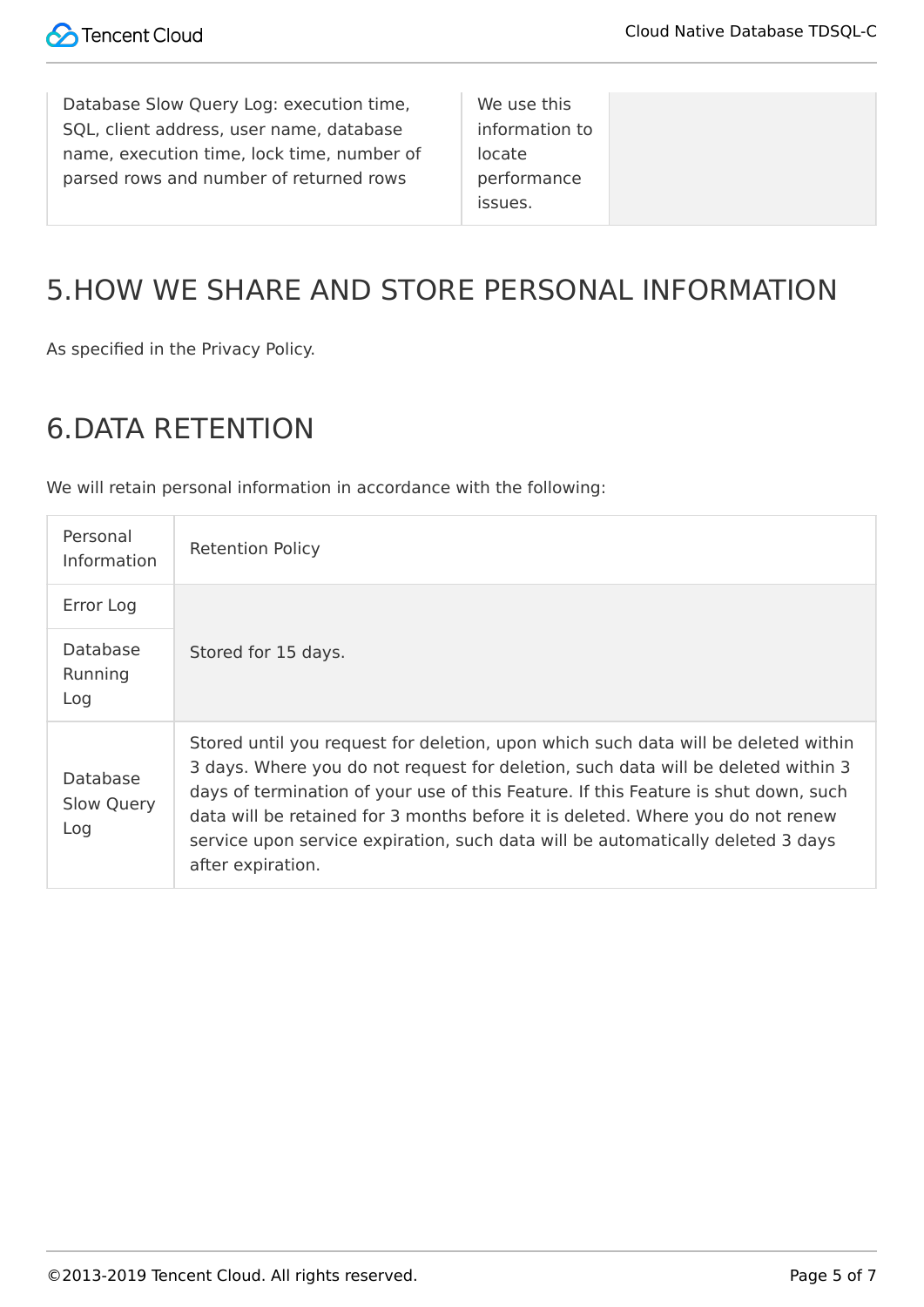## <span id="page-5-0"></span>Data Privacy and Security Agreement

Last updated:2021-11-19 17:54:18

### 1.BACKGROUND

This Module applies if you use Cloud Native Database TDSQL-C ("**Feature**"). This Module is incorporated into the Data Privacy and Security Agreement located at https://intl.cloud.tencent.com/document/product/301/17347 ("**DPSA**"). Terms used but not defined in this Module shall have the meaning given to them in the DPSA. In the event of any conflict between the DPSA and this Module, this Module shall apply to the extent of the inconsistency.

#### 2.PROCESSING

We will process the following data in connection with the Feature:

| <b>Personal</b><br><b>Information</b>                                                                          | <b>Use</b>                                                                                                                                                                                                                                                               |
|----------------------------------------------------------------------------------------------------------------|--------------------------------------------------------------------------------------------------------------------------------------------------------------------------------------------------------------------------------------------------------------------------|
| <b>Configuration Data:</b><br>parameter name and<br>parameter value                                            | We only process this data for the purposes of providing the Feature to<br>you in accordance to your specific configuration.                                                                                                                                              |
| <b>Database Data:</b><br>database files (if you<br>store personal data in<br>the database) and<br>system files | We only process this data for the purposes of providing the Feature to<br>you. Please note that we have no access to the personal data, if any,<br>stored in the database or control over the data.                                                                      |
| <b>Monitoring Data:</b><br>monitoring metrics                                                                  | We only process this data to allow you to monitor operation status.<br>Please note that this function is performed by our Cloud Monitor<br>feature which you can enable for such service. This information will<br>be stored and backed up by our Cloud Monitor feature. |

#### 3.SERVICE REGION

As specified in the DPSA.